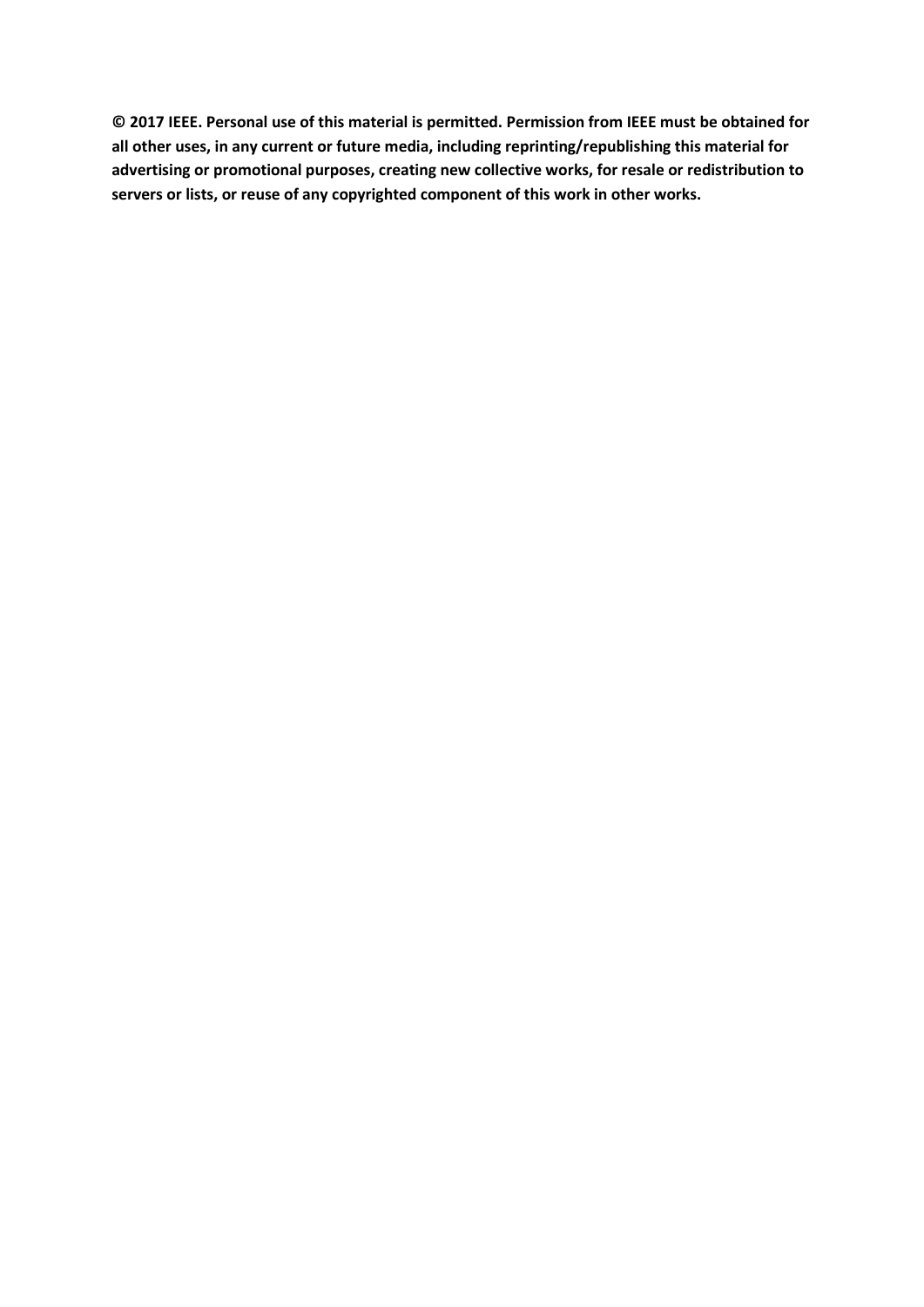# **Deep Sparse Representation Classifier for Facial Recognition and Detection System**

Eric-Juwei Cheng<sup>1</sup>, Mukesh Prasad<sup>2</sup>, Kuang-Pen Chou<sup>3</sup>, Bo-Hao Jin<sup>1</sup>, Deepak Puthal<sup>2</sup>, Ku-Young Young<sup>1</sup>, Wen-Chieh Lin<sup>3</sup>, Chin-Teng Lin<sup>2</sup>

<sup>2</sup>Centre for Artificial Intelligence, School of Software, FEIT, University of Technology Sydney, Australia

#### ABSTRACT

This paper proposes a two-layer Convolutional Neural Network (CNN) to learn the high-level features which utilizes to the face identification via sparse representation. Feature extraction plays a vital role in real-world pattern recognition and classification tasks. The details description of the given input face image, significantly improve the performance of the facial recognition system. Sparse Representation Classifier (SRC) is a popular face classifier that sparsely represents the face image by a subset of training data, which is known as insensitive to the choice of feature space. The proposed method shows the performance improvement of SRC via a precisely selected feature exactor. In the experimental results we compare the CNN feature to various feature extraction methods and it can be easily seen that the proposed method outperform other methods.

Keywords: Face recognition, Deep learning, feature extraction, Convolutional Neural Network, Sparse Representation Classifier

## **1. Introduction**

In the past few year*s*, facial recognition system has been paid much attention due to its value for practical applications and theoretical challenges [1-4]. Technologies of face recognition have been widely used in various applications such as public security, criminal identification, multimedia data management, etc. Moreover, various methods have been proposed and represented a great advantage in the field of facial and pattern recognition system. Despite these achievements, face recognition still has significant challenges with respect to unconstrained conditions. The image of a face changes with variations such as facial expression, pose, illumination conditions, noise, etc. All of these factors associated with uncontrolled environments which degrade the recognition rate of facial recognition system. To handle these issues, the robustness of the feature extracted from facial appearance descriptors should be seen as a crucial issue. Till date numerous well-known methods for feature extraction have been introduced, including Local Binary Pattern (LBP) [5], Histogram of Oriented Gradients (HOG) [6], Scale Invariant Feature Transform (SIFT) [7], etc. Although these handcrafted features lead to reasonable results in various applications, these pre-defined features are not tuned for the target object. For this reason, they are only adaptive to particular data type and leads the results in poor performance on other unknown usages.

Deep learning architectures attempt to learn multiple-level feature in a hierarchical way that makes highly invariant and discriminative representation of the input data. Over the past several years, several deep learning techniques were proposed, e.g., Deep Belief Network (DBN) [16], Restricted Boltzmann Machines (RBM) [17], Deep Boltzmann Machine (DBM) [18], Deep Neural Networks (DNN) [9], Convolutional Neural networks (CNN) [19], etc. Deep learning methods have been demonstrated that its representation power achieves excellent performance on image classification [8]. The technologies of deep learning are successfully applied to a variety of research areas such as speech recognition [9], object detection [10], pedestrian detection [11], and face recognition [12-15]. Convolutional Neural networks

(CNN) is a bio-inspired artificial neural network system which learn high-level representation directly from raw pixel image. In general, CNN consist of several convolution layers which are followed by a pooling layer, and then the output is being passed to a fully-connected network to perform the identification process. The benefits of CNN are that they can extract shift-invariant local features from input images based on the concepts of local receptive field, shared weight, spatial subsampling; and more importantly, CNN can be efficiently trained on large images with a very small amount of training parameters. It has been shown that CNN achieves impressive performance on large-scale image recognition [8].

 Recently, Sparse Representation Classifier (SRC) has attracted many researcher and engineers from the face and pattern recognition areas due to its impressive performance and robustness on occlusion and noise issues [20]. The principle of SRC is to find a sparse representation of the test samples as a linear combination of the whole set of training samples by solving a L1-minimization problem. When the L1-minimization computation is finished, SRC selects the subset of training samples which most compactly expresses the test samples and rejects all other less compact representation. Furthermore, SRC does not have the training process for its classification; so, there is no need to train the SRC model again when a new face data is added into training set.

 Although SRC achieved considerable result in occlusion and illumination environment [20], it is sensitive to the misalignment of the cropped face image. Therefore, a CNN-based feature extractor is considered to alleviate the effect of misalignment by its shift-invariant property. In this paper, we propose a two-layer deep convolutional neural network (CNN) for feature extraction and sparse representation classification for identification. The remainder of the paper is organized as follows. Section 2 introduces the proposed system. Section 3 demonstrates the experiment results and conclusion is presented in Section 4.

<sup>&</sup>lt;sup>1</sup>Department of Electrical Engineering, National Chiao Tung University, Hsinchu, Taiwan

<sup>3</sup>Department of Computer Science, National Chiao Tung University, Hsinchu, Taiwan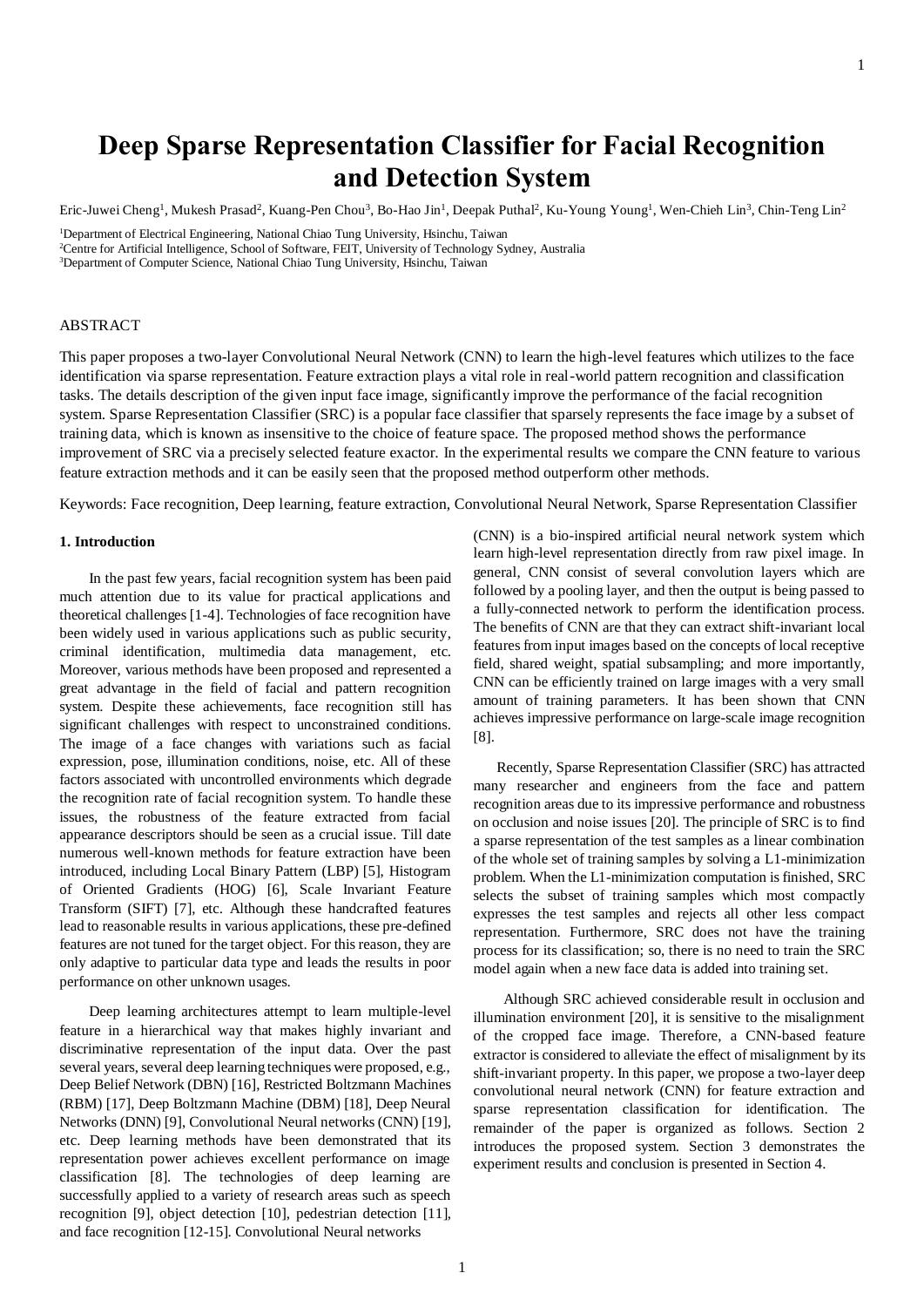## **2. Proposed Method**

# **2.1. System Overview**

Convolutional neural networks (CNN) learns a hierarchical representations from the training image. Furthermore, the feature maps extracted by the CNN-based model is shown to be sparse and selective that effectively improve the discriminative power of face recognition system[14]. The overall architecture of the proposed method is shown in Fig. 1. Fig. 1(a) shows the flow chart of the proposed facial recognition model and fig. 1(b) shows the proposed CNN based model for feature extraction. The proposed CNN model is composed of two convolution layers with max-pooling, and a fully connected layer which generates highly compact and predictive features for identification work. When CNN model is trained, its output feature maps are used to perform the identification task via sparse representation classifier (SRC).

# **2.2. Proposed CNN Architecture**

The proposed CNN architecture is implemented with the open source deep learning framework called Caffe [21], which is widelyadopted recently in research associated with deep learning. The details architecture of proposed CNN is described in Fig. 2 which contains two convolution layers with max-pooling, followed by a fully-connected layer, and softmax output layer indicating identity classes in the training stage. In the test stage, the softmax layer is replaced with the SRC and the output of fully-connected layer is fed to the SRC.



(b)

**Fig. 1.** Proposed method. (a) flow chart of proposed face recognition method (b) proposed CNN for feature extraction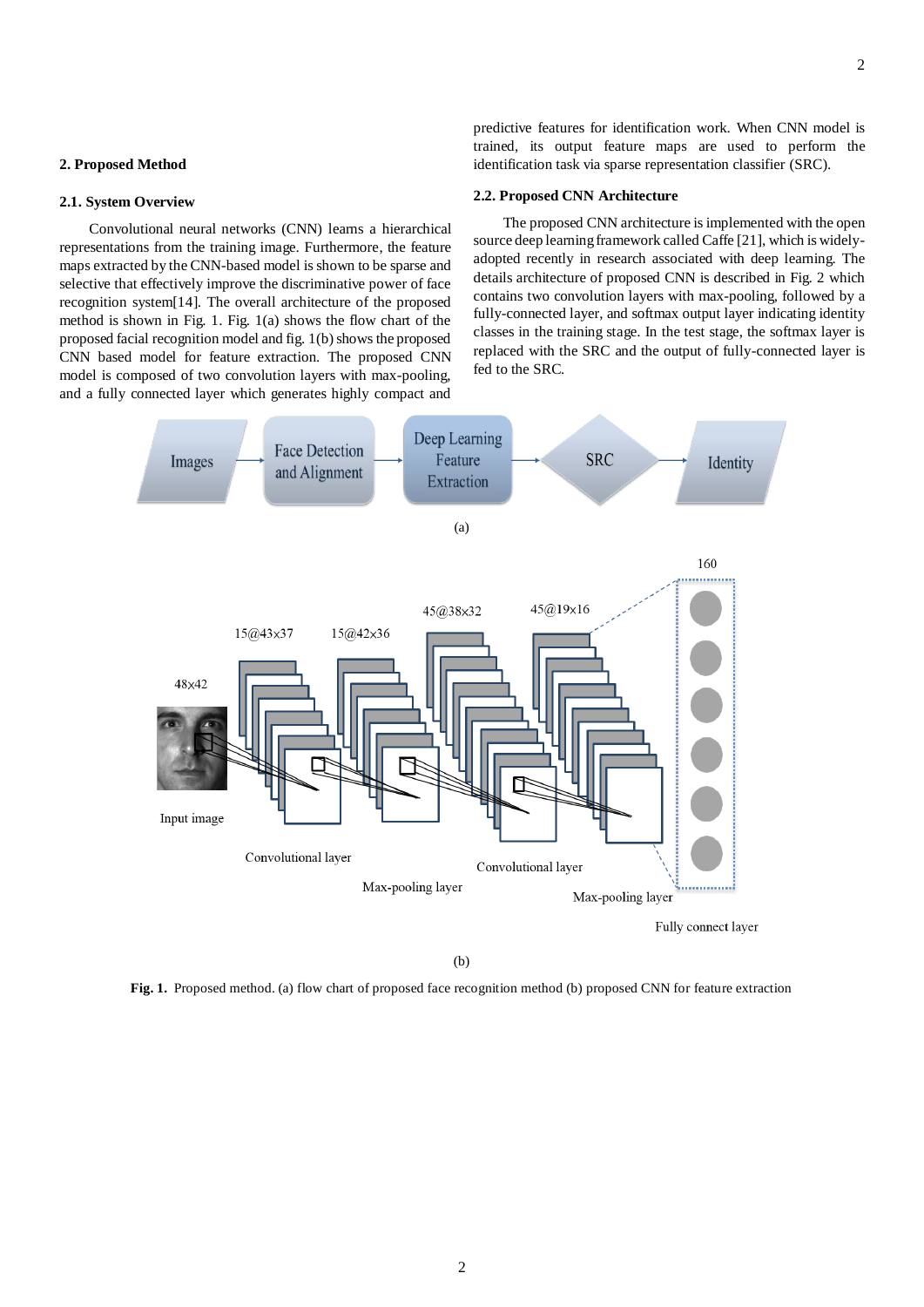

Convolution 1

**Fig. 2.** Proposed architecture of CNN with parameters

## **2.3. Overfitting issues**

In spite of the significant success in large-scale image classification, one typical challenge to CNN is that they can easily suffer from overfitting without a large amount of training data. As we train a model with excessive parameters and insufficient training data, the models get overfitting problem which does not generalizes well to other unseen data. Thus, the overfitted model can almost perfectly predict training data, but fails when predicting test data. An averaging model approach is applied to train several different models on subsets of dataset then average the outputs of these separately trained networks. Averaging model is helpful to improve the performance of machine learning techniques; however, it is very expensive to train many different large networks. Moreover, large networks generally need large amounts of training data and there may not be enough data available to train different networks on different subsets of the data.

Data

Dropout is a powerful technique that helps to reduce the generalization problem to large neural network model [20].The concept of dropout jointly trains several models sharing subsets of parameters and input dimensions, which is similar to averaging model. Fig 3. shows the concept of dropout by comparing the dropout setting with the standard neural network. During training time, dropout randomly removes some hidden units with the probability of 0.5. The output of the removed units is set to zero, that is, they neither contribute to the forward pass nor participate in backpropagation process. For a neural net with n units, dropout can be seen to create  $2<sup>n</sup>$  possible models by dropping some units in each epoch, and we are sampling from these models randomly. When the model is being used at test stage, the dropout strategy at

training time is replaced by a simple approximate averaging method that use the network contains all of the hidden units, but with their outgoing weights halved due to the fact that only half of them are used during training time. The results of dropout method shows that it is able to reduce complex co-adaptation of neuron, and mitigate overfitting in reasonable training time [8]. This paper utilizes dropout in the fully-connected layer, as described in Fig 2.

#### **2.4. The robustness of CNN feature**

The two important factors for the success of CNN in the largescale face recognition task are the sparsity of the feature extracted from the face image and the selectivity between different identities. Fig 4. displays an example of test image and the visualization result of the CNN model. It can be seen clearly that only around one half of the neurons in the hidden layers are activated, and the other half of the neurons are having zero output. In other words, only particular neurons are active with respect to the test face image. Such sparsity attribute of deep features can significantly improve the discriminative power of facial recognition system.

To demonstrate the selectivity of the CNN feature, two example of test images under the variant illumination condition are introduced, and the activation result of fully-connected layer corresponding to these test images are described in Fig 5. Two facts can be observed from Fig 5. First, both the face images excite a subset of neurons; however their activation pattern is totally different. Second, the same identity under different illumination conditions has very similar activation result. It shows that the neural activation is sparse and highly selective to the attribute of face images.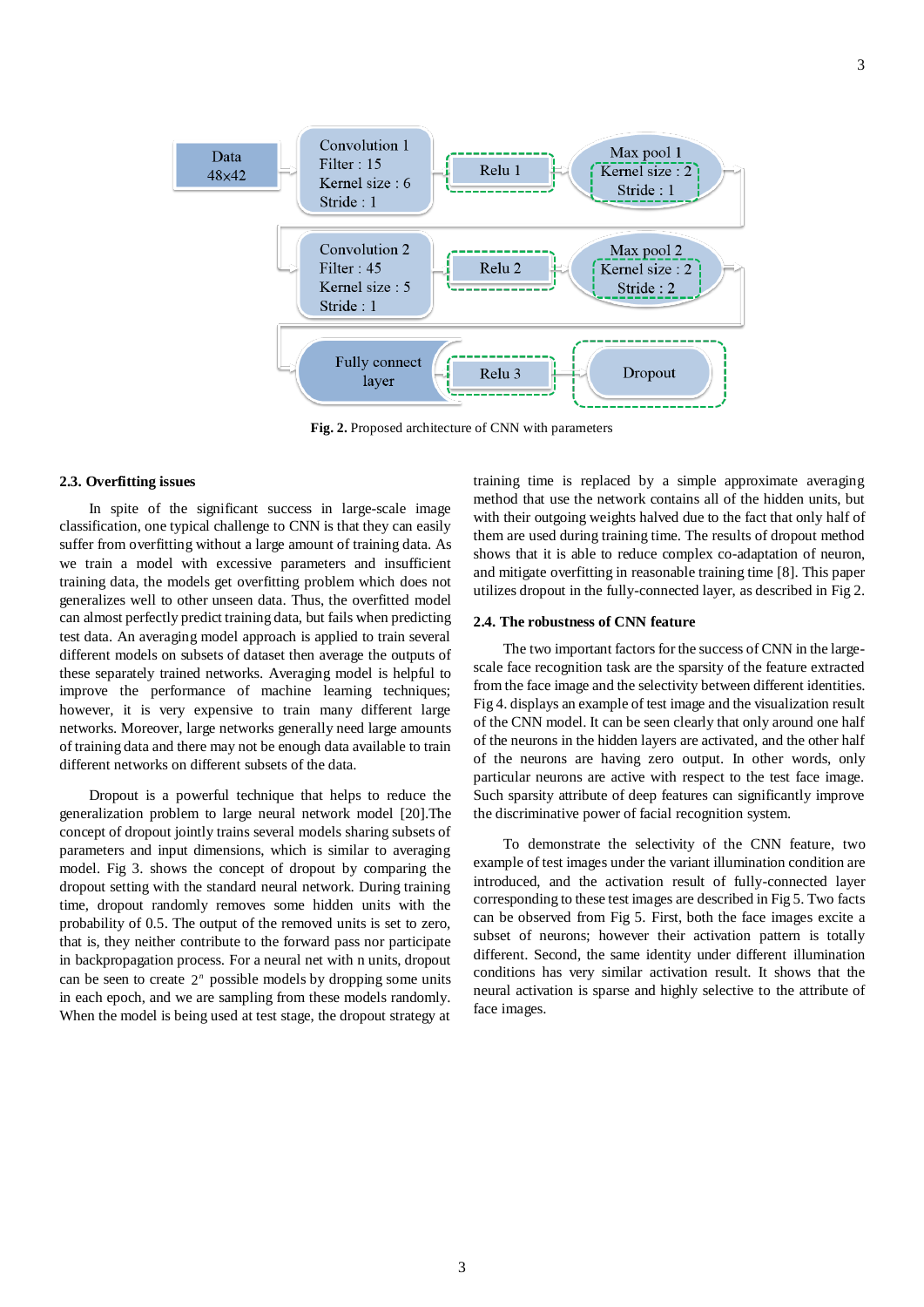

**Fig. 3**. Dropout method. (a) A standard neural network. (b) A neural network with dropout



**Fig. 4**. Features in each layer of the proposed CNN

#### **3. Experiment Results**

## **3.1. Databases**

For experiment two benchmark databases namely; the Extended Yale B database [23] and the AR face database [24] are considered. The Extended Yale B database contains 2,414 frontalface images of 38 individuals. The cropped and normalized 192×168 face images are captured under extremely various lighting conditions. We randomly select half of the images for training and the other half for testing with respect to each individual. The AR face database was created by Martinez and Benavente that consists of over 4,000 frontal images for 126 individuals and includes more facial variations, such as various facial expressions, illumination conditions, and occlusions comparing to the Extended Yale B database. The facial images of most people are taken in two sessions. Each session includes 13

# **3.2. Results of Extended Yale B database**

The architecture of CNN requires a fixed input size for its input images, all the training face image are resized to 48×42 to match the input size of the proposed CNN architecture. The training and testing process repeat five times with randomly selected samples, and the final recognition result is computed by averaging the recognition rate of each testing results. The strategy of training the proposed facial recognition system via randomly chosen samples ensures that the performance does not depend on any special selection of the training data. Furthermore, the proposed method also evaluates the classification performance of SRC with different dimensions of CNN feature, which is chosen to be 30, 56, 120, 160 and 504, as described in [20]. The evaluation color images and 120 individuals (65 men and 55 women) participated in both sessions. A subset of the dataset which consists of 50 male subjects and 50 female subjects is chosen for the experiments of the proposed method. For each session, only 7 images with illumination and facial expressions change are considered. The seven images from session 1 for training and the other seven images from session 2 for testing.

It should be noted that due to the long training time of CNN model, we don't apply any pre-training process in our experiment. Only the training images in the benchmark database are used to train the proposed CNN model. The following sections evaluate the proposed system in terms of three measures: (1) different dimensions of extracted feature, (2) the comparison between the softmax classifier and the sparse representation classifier with deep features, (3) different feature extraction methods with the sparse representation classifier.

results demonstrated in Table 1 shows that SRC with deep convolutional feature has better performance than the softmax classifier in any feature dimension. The combination of SRC and CNN achieve a maximum recognition rate of 99.17% for 504 dimension feature spaces.

Further, the proposed method evaluates the classification performance of SRC with various feature extraction algorithm. John Wright [20] has claimed that the choice of feature space is no longer a critical issue for recovering the sparse representation of target face image, and the classification performance of SRC mainly depends on the dimension of feature space. However, SRC attempts to recover a sparse representation of the test samples via finding a linear combination of the training samples, which means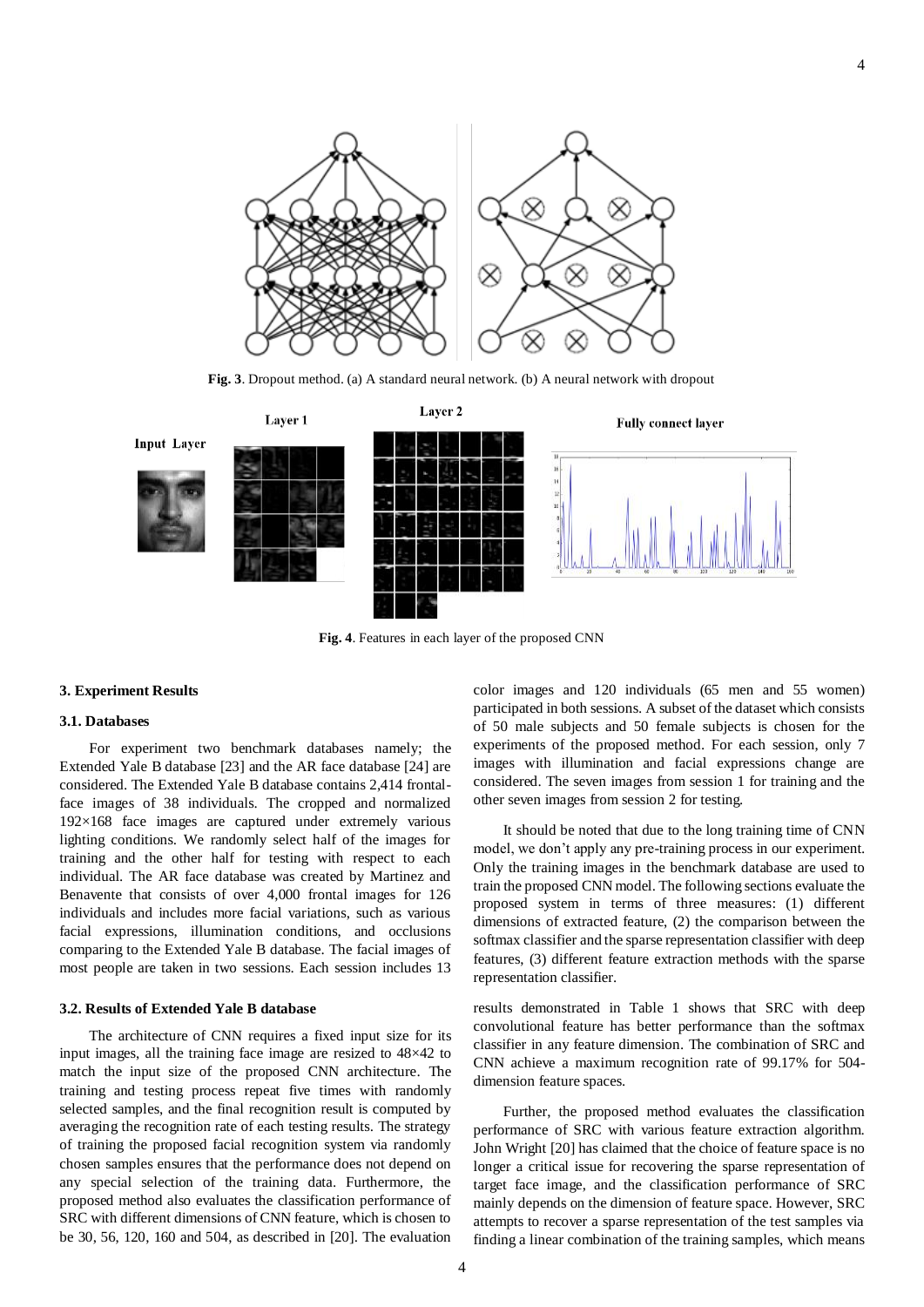that the computation time of SRC becomes very long by selecting a large feature dimension. In addition, SRC doesn't perform well in the small feature dimension case due to the lack of information gathering from the target face image. Thus, to circumvent these problems, the choice of feature extraction method is still a concern. Fig 6 displays the recognition performance for the SRC in conjunction with several different feature extraction methods including Eigenfaces [4], Laplacianfaces [26], Fisherfaces [27], randomfaces [28], and down-sampled images. It can be observed that the Fisherfaces is not available for all feature dimensions as discussed in [20]. Obviously, CNN achieves great classification result than other feature extraction method in the case of low feature dimension. The proposed CNN architecture outperforms other methods by at least 1%, which can be seen in Table 2.

| Table 1 Recognition rate comparison of soft-max and SRC with deep features in Extended Yale B database |            |        |        |        |        |
|--------------------------------------------------------------------------------------------------------|------------|--------|--------|--------|--------|
|                                                                                                        | Dimensions |        |        |        |        |
| Method                                                                                                 | 30         | 54     | 130    | 160    | 540    |
| Deep learning $+$ softmax                                                                              | 96.68%     | 97.33% | 97.78% | 98.10% | 98.85% |
| Deep learning $+$ SRC                                                                                  | 97.00%     | 97.80% | 98.33% | 98.35% | 99.17% |

| Table 2 Performance of the proposed CNN architecture with<br>other methods on the Extended Yale B database |            |                     |  |  |
|------------------------------------------------------------------------------------------------------------|------------|---------------------|--|--|
| Combinations                                                                                               | Dimensions | Recognition<br>rate |  |  |
| $Eigen + SRC$                                                                                              | 504        | 96.77%              |  |  |
| Laplacian $+$ SRC                                                                                          | 504        | 96.52%              |  |  |
| $Random + SRC$                                                                                             | 504        | 98.09%              |  |  |
| Down Sample + SRC                                                                                          | 504        | 97.10%              |  |  |
| $Fisher + SRC$                                                                                             | 30         | 86.91%              |  |  |
| Deep Learning $+$ SRC                                                                                      | 504        | 99.17%              |  |  |
| Deep Learning $+$<br>softmax                                                                               | 504        | 98.92%              |  |  |

## **3.3. Results of AR database**

Similar to the case of the Extended Yale B database, the face images are cropped and resized to 50×45 in order to match the input size of the CNN architecture with randomly chosen the training and testing samples in the evaluation process. The feature space dimensions are selected to 30, 54, 130, 160 and 540, which are slightly different from the experiment of Extended Yale B database. The classification results of SRC in different feature dimensions are summarized in Table 3. The recognition rate of the proposed approach is over 90% with 130-dimention features. Fig 7 shows the result of SRC with the feature extraction methods

described in the previous section. It can be seen that CNN feature outperforms other methods. Although Fisherface has better recognition rate than the proposed method in lower dimension case, its maximum recognition rate is 92.17% which is lower than the proposed technique 95.85%, as demonstrated in Table 4. In the 540 dimension, the maximum rate except deep features is 94.7 percent which is achieved by the random faces. CNN outperforms other methods by at least 1% that is same as the evaluation result of Extended Yale B database.

# **3.4. Comparison of Different Architectures of CNN**

This section shows the experimental results on three different CNN architectures. These CNN architectures are consisted of various numbers of convolutional layers and feature maps, which are described in Fig 8. The proposed method evaluates these models on the Extended Yale B database, and the result is summarized in Table 5. Noticeably, the two-layer model displays strong performance. Although the CNN model described in Fig 8(c) uses more convolutional and pooling layer than the other two models, it doesn't have better recognition rate than the case of Fig 8(b).

| Table 3. Recognition rate comparison of soft-max and SRC with deep features in AR database |                   |        |        |        |        |
|--------------------------------------------------------------------------------------------|-------------------|--------|--------|--------|--------|
|                                                                                            | <b>Dimensions</b> |        |        |        |        |
| Method                                                                                     | 30                | .54    | 130    | 160    | 540    |
| Deep learning $+$ softmax                                                                  | 77.40%            | 85.84% | 92.56% | 93.42% | 94.42% |
| Deep learning $+$ SRC                                                                      | 78.68%            | 85.98% | 93.99% | 94.56% | 95.85% |

| Table 4. Performance comparison of the proposed CNN with<br>others methods on the AR database |            |                  |  |  |
|-----------------------------------------------------------------------------------------------|------------|------------------|--|--|
| Combinations                                                                                  | Dimensions | Recognition rate |  |  |
| $Eigen + SRC$                                                                                 | 504        | 91.99%           |  |  |
| Laplacian $+$ SRC                                                                             | 504        | 94.28%           |  |  |

| $Random + SRC$              | 504 | 94.70% |
|-----------------------------|-----|--------|
| Down Sample +<br><b>SRC</b> | 504 | 93.85% |
| $Fisher + SRC$              | 54  | 92.27% |
| Deep Learning +             | 504 | 95.85% |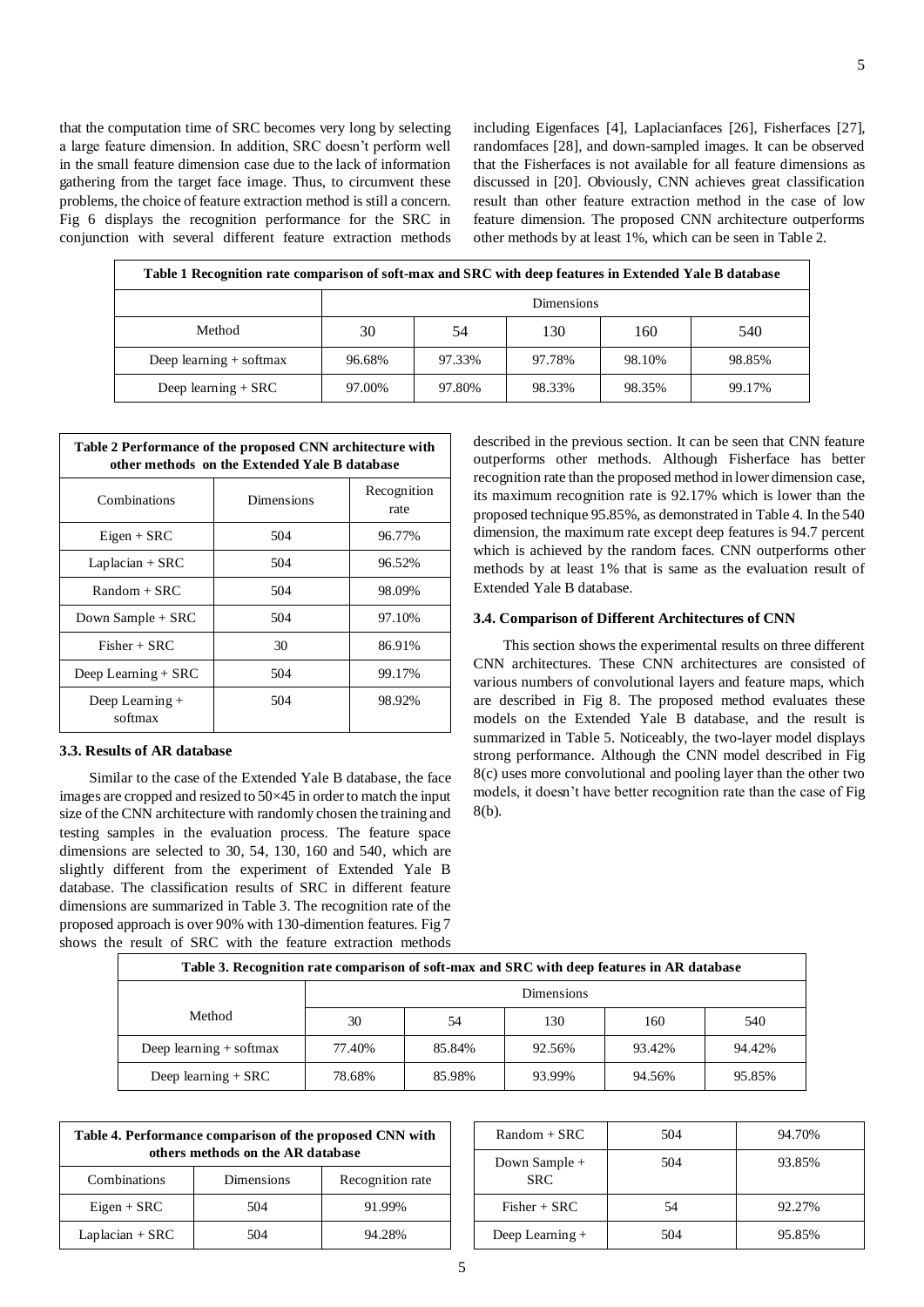| SRC                          |     |        |
|------------------------------|-----|--------|
| Deep Learning $+$<br>softmax | 504 | 94.42% |

#### **4. Conclusions and Future Works**

This paper proposes a facial recognition model which is composed with a two-layer deep CNN for feature extraction and SRC for classification. SRC provides better classification result even if a simple feature extraction method is used. The proposed method shows that by choosing precise feature space can improve the performance of SRC. Also, the proposed system is highly resistant to variations of illumination and expression of the facial images.

Although CNN has shown superior performance in the image classification area, the huge amount of trainable parameters make it difficult to train when small dataset is used. Furthermore, SRC try to construct a training dictionary to sparsely represent the test image; that is, the performance of SRC is also influenced by the size of dataset. For future work, the performance of the proposed system would be evaluated on large scale dataset.



**Fig. 5**. Sparsity and selectivity of deep neural activations



**Fig. 6**. Recognition rate comparison by using various feature extraction methods with SRC in the Extended Yale B database



**Fig. 7**. Recognition rate comparison by using different feature extraction methods with SRC in the AR database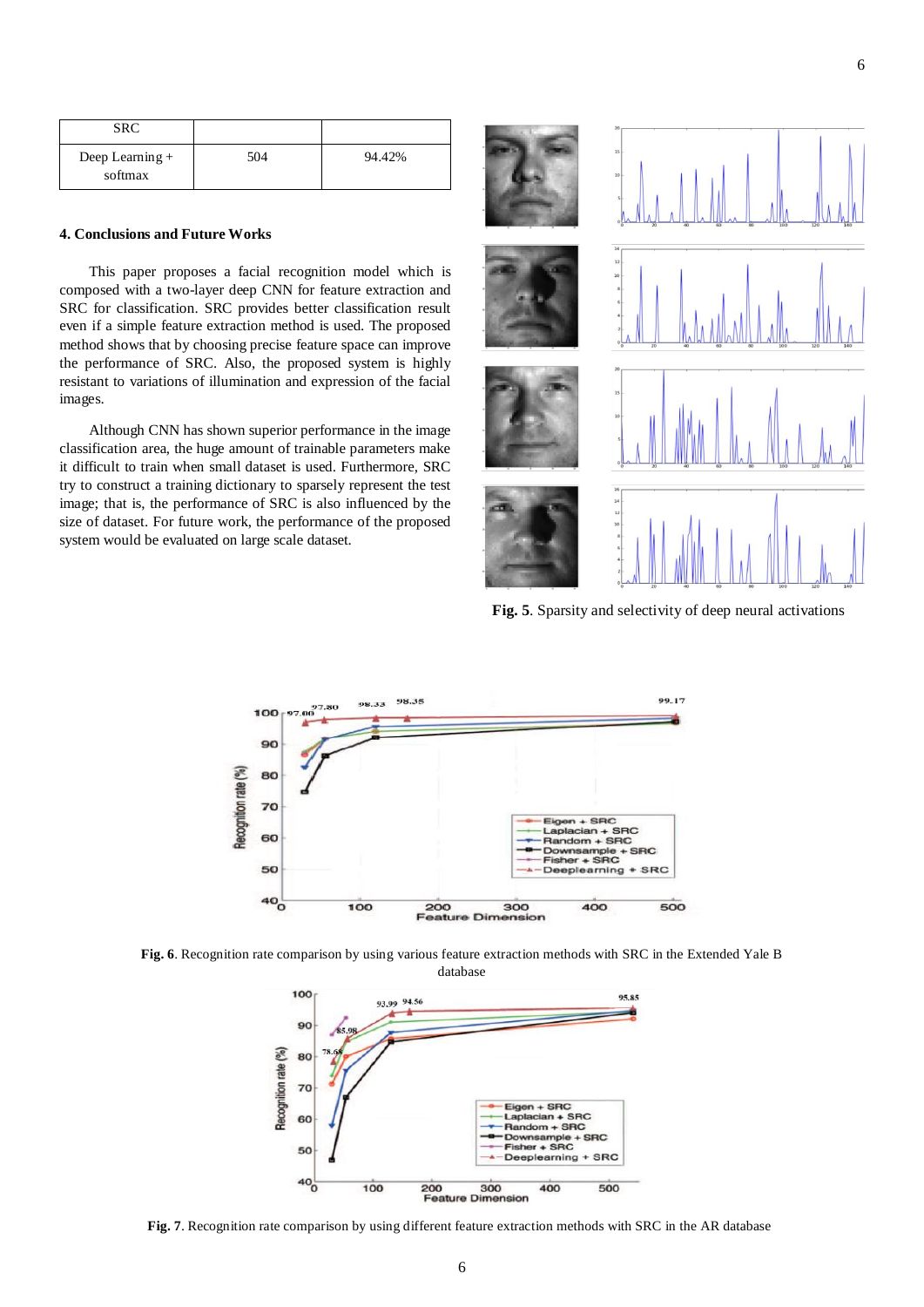

(a)



Fully connect layer





(a)

**Fig. 8**. Different CNN architectures for comparison. a) 6-16-160 (b) 15-45-160 (c) 20-40-60-80-160

# **REFERENCES**

- 1. W. Zhao, R. Chellappa, P. J. Phillips, and A.Rosenfeld, "Face Recognition: A Literature Survey", *ACM Computing Surveys*, vol. 35, no. 4, 2003, pp. 399-458
- 2. W. Zhao and R. Chellappa, "Image-based Face Recognition: Issues and Methods", *Optical Engineering-New York-Marcel Dekker Incorporated*, vol. 78, 2002, pp. 375-402
- 3. R. M. Ebied, "Feature Extraction using PCA and Kernel-PCA for Face Recognition", *8th International Conference on Informatics and Systems*, vol. 8,2012, pp. 72-77
- 4. M. A. Turk and A. P. Pentland, "Face Recognition Using Eigenfaces", *IEEE Computer Society Conference on Computer Vision and Pattern Recognition*, 1991
- 5. T. Ahonen, A. Hadid, and M. Pietikainen, "Face Description with Local Binary Patterns: Application to Face Recognition", *IEEE Trans. Pattern Analysis and Machine Intelligence*, vol. 28, no. 12, 2006, pp. 2037-2041
- 6. N. Dalal and B. Triggs. "Histograms of oriented gradients for human detection", *CVPR*, 2005
- 7. D.G.Lowe. "Distinctive image features from scale-invariant keypoints", *IJCV*, 2004, 60(2):91-110
- 8. A. Krizhevsky, I. Sutskever, and G. Hinton, "Imagenet classification with deep convolutional neural networks", *NIPS*, 2012
- 9. G. Hinton, L. Deng, D. Yu, G. Dahl, A.Mohamed, N. Jaitly, A. Senior, V. Vanhoucke, P. Nguyen, T. Sainath, and B. Kingsbury, "Deep neural networks for acoustic modeling in speech recognition", *IEEE Signal Processing Magazine*, Vol. 29 (6), 2012, pp. 82-97
- 10. R. Girshick, J. Donahue, T. Darrell, and J. Malik. "Rich feature hierarchies for accurate object detection and semantic segmentation". *CVPR*, 2014